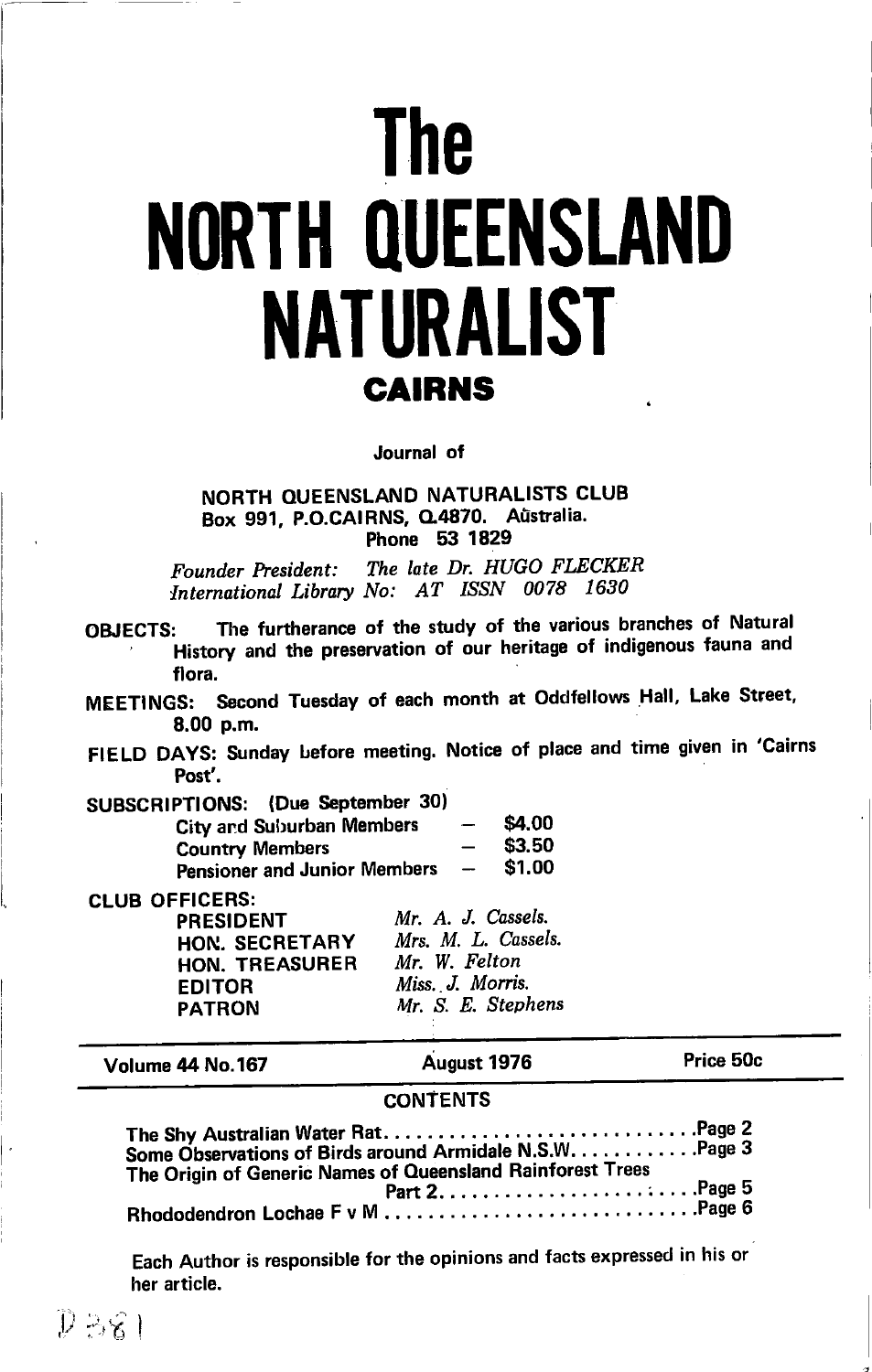## THE SHY AUSTRALIAN WATER RAT

The Australian water rat (Hydromys chrysogaster) is a native Australian creature of which most people know little. I must admit, before coming to North Queensland two years ago and meeting my husband who is studying diseases of feral rodents, I had never heard of, or ever seen a water rat, even though in Tasmania where I come from, they are common along the drainage systems from the highland lakes to the rivers, lagoons, swamps and seashore.

A shy creature, the water rat hides by day and emerges under the cover of darkness to hunt for food. This would explain why we had never sighted one on our many bushwalking trips around the state. He is a carnivore and feeds on shrimps, prawns, small fish, and sometimes even lizards and small birds. One very observant person in North Queensland observed water rats collecting mussels from the rocks and was interested in the means the rat used to prize the shell open, but the rats left the mussels on the rocks in the hot sun until the heat caused the mussel to open his own shell.

An adult water rat is about the size of a small cat. He has a beautiful coat of fur, which is brown and sparsely tipped with golden yellow on the back, and heavily tipped with the same golden colour on the flanks and belly.

The animal used to be trapped in large numbers and the fur pelts exported to countries such as South Africa, where fur coats were made from the beautiful skins, but it is now fully protected in most states. There is an annual open season during the winter months in Tasmania, but the numbers taken in recent years has not been great. The long tail is white tipped and the feet are webbed, which make him an excellent swimmer, as the hind feet are also used as paddles, which propel him speedily through the water.

A very stealthy creature, the water rat can move silently over the rocks and is often responsible for stealing a fisherman's bait, or even his catch of fish.

My husband John was interested in trapping a few water rats as they are sometimes known to carry the disease Toxoplasmaosis. Toxoplasma can in rare cases be transferred to humans, and can have serious consequences if contracted by a pregnant woman, causing her to abort or give birth to a deformed baby.

We never had any trouble catching water rats around the waterfront in Townsville, using wire spring door traps and prawn heads as bait. Early in April we caught a large female rat, and were surprised three days later when she gave birth to three beautiful baby water rats. Our surprise was due to the fact that most of the literature we had read on water rats has said the breeding season was mainly in spring and summer. One book even stated 'during the late summer, autumn and early winter the female water rats are anoestrus'.

The babies were approximately three inches long and weighed about three quarters of an ounce. They were blind and hairless, and had smooth dark brownish black backs and pink abdomens. The pigment was missing from the tip of the tail, and this would later on give the characteristic white tipped tail appearance. The female water rat has two pairs of teats which are situated inguinally, and the average litter size is two or four. Our babies began to suckle very soon after birth.

On about their fourth day, the babies began to grow a few hairs on their backs, and by the end of the first week each had a sleek short black coat of fur. Small teeth began to appear at seven days, and the eyes opened after about two weeks.

We fed the mother rat a varied diet containing roast chicken, cooked and uncooked fish, raw meat and prawns. I observed the baby rats attempting to chew some raw meat eighteen days after birth, but the mother rat continually pushed them away from the meat with her hind foot. At this time they also began to lick at the dish of water, although they still suckled from their mother. Typical of any young animal the baby rats became very playful with each other, and curious of their surroundings.

The female rat is a very protective mother, and any time we got too close to the cage she quickly ushered her youngsters to the back of the cage, and growled a warning to us not to go any closer.

The water rat is capable of an independant existance at about thirty five days of age, and when our litter had reached this age they were released.

ROZANNE GLAZEBROOK.

 $\overline{c}$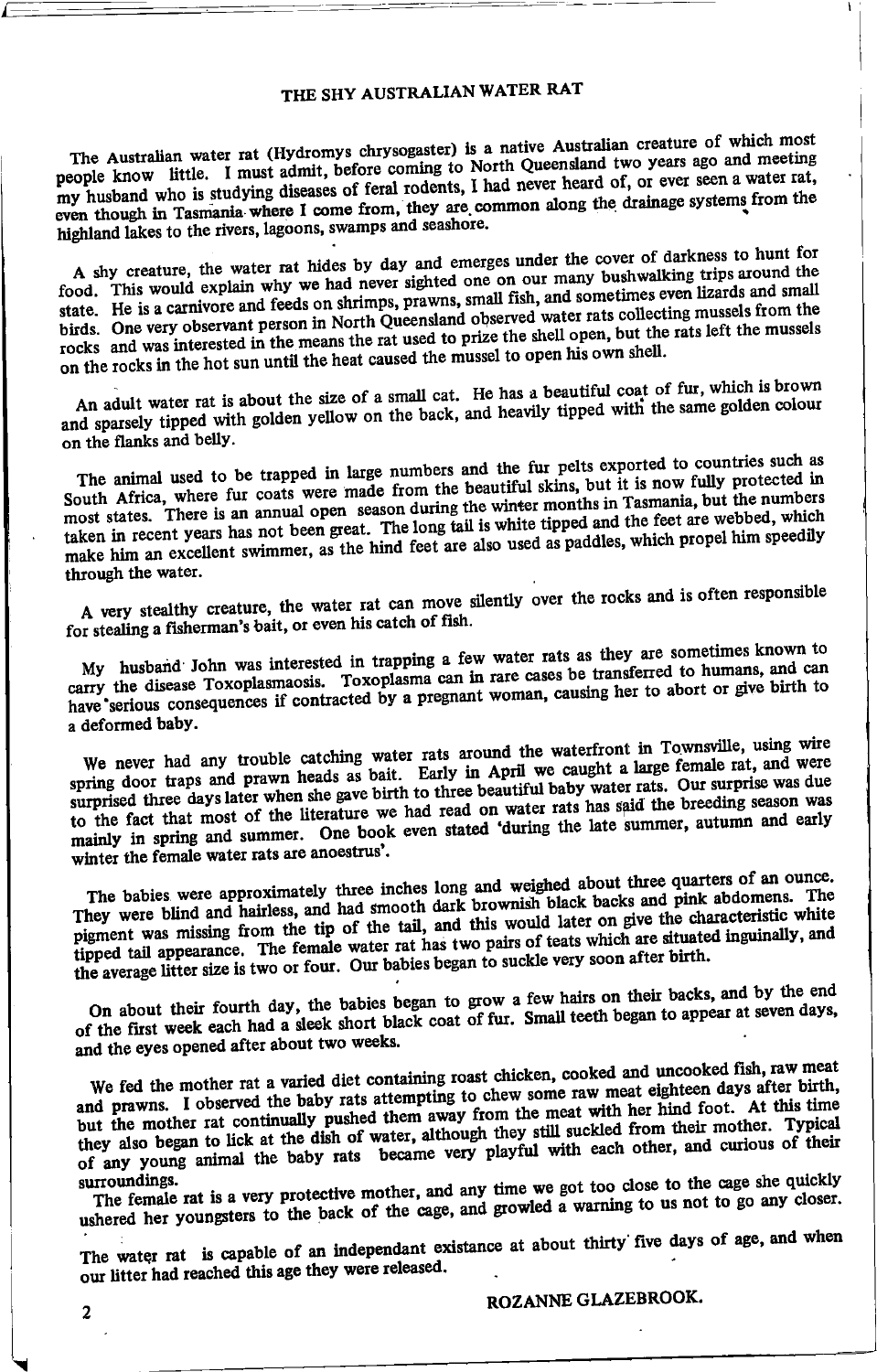### SOME OBSERVATIONS ON BIRDS AROUND ARMIDALE, N.S.W.

We have recorded 107 species of birds on our small property just outside Armidale in the three years we have been keeping notes, and this year, in an area of about 3 acres, 14 species of birds have built 29 nests. Previously the area was part of the territory held by Noisy Miners but, with the retreat of these pugnatious birds and a favourable season, many birds nested close together in an open forest area which has a dense ground cover of native grasses and herbs.

Five female Rufous Songlarks were observed foraging in the grass and feeding their young while only one or two males were seen in the area. The Songlark nests were in dense grass and were about 10cm across, cup shaped, made from bark of the yellow box (Eucalyptus meliodera) and lined with fine<br>grass stems. Many male White-winged Trillers were seen competing for territories and two succeeded one pair nesting 8 metres up in a completely dead tree, the other in a dense clump of leaves about 3 metres above our driveway. These songlarks and trillers produced most of the birdsong this season.

A pair of Orange-winged Sitellas built but abandoned a nest in the dead tree, aftet raising two previous clutches in two other nests nearby. The second of these was close to the nest of a pair of Fuscous Honeyeaters peacefully nested near the trillers and also near the nest of a pair of White-naped Honeyeaters, high in the dense canopy of a yellow box tree.

A pair of Dusky lYoodswallows built an unusual nest - an untidy bundle of twigs among a few small branchlets about 5 metres up and proceeded to attack the pair of Black-faced Cuckoo-shrikes who had built in their tree two weeki previbusly. They also attacked the Willy Wagtail and Restless Flycatchers nesting nearby. Other woodswallows in the area have attacked many birds from Little Eagles and Brown Goshawks to Eastem Rosellas and Hooded Robins.

Two nest raids were noted in the area: a Noisy Friarbird tore apart the newly finished nest of a Two nest raius were noted in the area. a Roley Friarbird core apart in the material pair of Noisy Friarbirds raised one young but another pair half a mile awiy lost two fledglings on consecutive days to a male Brown Goshawk. No wonder goshawks receive a hostile reception from friarbirds and other species. One of the trillers nests was pulled apart by a Black-faced Cuckoo-shrike immediately after it was vacated by the fledglings this nest material heing just dropped to the ground. vacated by the fledglings, this nest material being just dropped to the ground

Four nests of Diamond Firetails were seen in this area but only two were used. All were in the tops of eucalypt saplings about 3 metres tall and were composed of grass with significant amounts of yellow daisy plants. Other pairs have built nests in clumps of mistletoe high in large trees.

One pair of Restless Flycatchers raised two young in their first nest but abandoned two later nests. Similarly a pair of Willie Wagtails abandoned their second nest in the area, having raised three young in their first nest.

In the Season, one pair of Welcome Swallows built two nests under the eaves and raised a brood of three in each nest.

A pair of Hooded Robins built a nest less than a metre off the ground in the fork of a small sapling but the nest was destroyed by an unknown agent soon after two large olice green eggs were laid. The pair stayed in the area for some weeks after this but now are gone.

The season ended abruptly as the dry December gave way to an even drier January and by early February only the finches are still feeding nestlings.

/

The following 55 species of bird were observed breeding in the Armidale area during the season.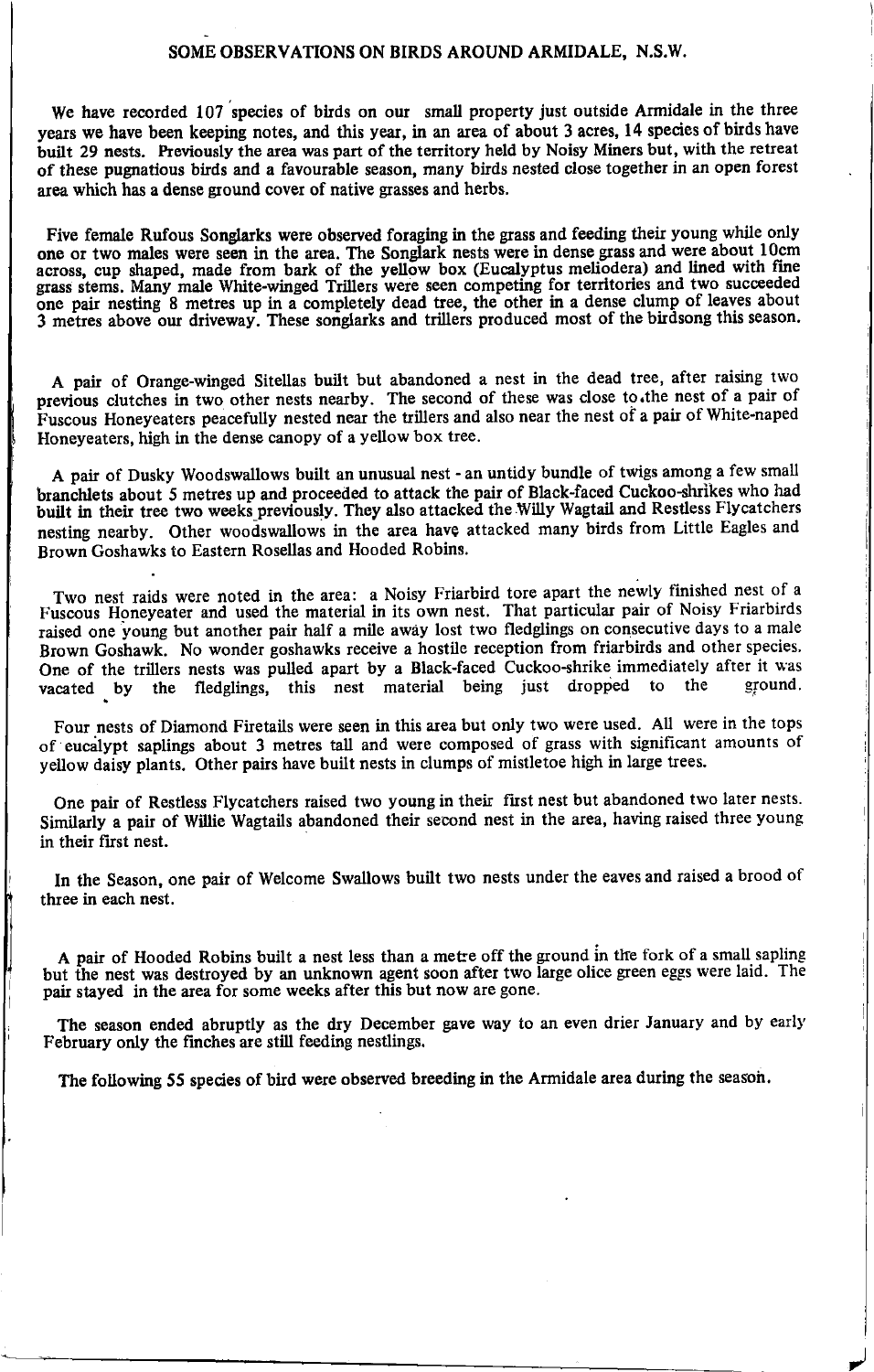Birds seen breeding in the Armidale District 1974/75 session.

 $\text{Cont}^*$ Horsfield Bronze Cuckoo Black-faced Cuckoo-shrike\*\* Rlack Duck \* \* Musk Duck Wood Duck  $*$ Little Eagle \* Grey Fantail \*\* Doublebar Finch \*\* Gold Finch Brown Flycatcher \* Satin Flycatcher Restless Flycatcher\* Noisy Friarbird Tawny Frogmouth \*\* Brown Goshawk ن<br>وفي Little Grebe Crested Grebe \* Whitefaced Heron \* Fuscous Honeyeater White-naped Honeyeater Yellow-faced Honeyeater \*\* Sacred Kingfisher Magpie Fairy Martin \*\* Tree Martin

\*\* Mistletoe Bird Dusky Moorhen **Fastern Striated Pardalote** Red-rumped Parrot \*\* Pee Wee  $*$  Pipit \* \* Spurwing Plover \*\* Hooded Robin Scarlet Robin \* Crimson Rosella Eastern Rosella Orange-winged Sitella Rufous Songlark \*\* Sparrow **Starling** \* Pied Stilt \*\* Welcome Swallow \*\* Eastern Swamphen \* \* Black Swan \* Yellow-tailed Thornbill White-throated Tree Creeper White-winged Triller Speckled Warbler \*\* Rufous Whistler<br>\*\* Dusky Wood Swallow **Rlue Wren** 

PETER METCALFE.

\*\* These birds are known to breed also in North Oueensland.

\* These birds occur in North Queensland. Ed.

AUSTRALIAN FISHERIES, Sept. 1975 reports the death in Sydney on July 17 of GILBERT P. WHITLEY, former Curator of Fishes at the Australian Museum. ..

Mr. Whitley, who was aged 72, emigrated from England in 1921 and joined the Australian Museum the following year. He retired in 1964, but as an Associate of the Museum he continued an active role there. He worked throughout Australia and New Guinea and took part in more than 80 collecting expeditions, and was recognised as a world authority on sharks.

Mr. Whitley was also a valued member of our Club and over the years wrote several articles for this journal. News of his death has been noted with sincere regret.

EMBEDDING INSECTS & OTHER SPECIMENS IN CLEAR PLASTIC, by M. S. Moulds, published by Australian Entomological Press, 14 Chisholm Street, Greenwich, N.S.W. 2065. Price \$2.00 plus 30c postage.

Quoting from Introduction: "The process described here enables specimens to be embedded in clear plastic blocks, thus allowing good visibility even with the use of a microscope, while the specimen is protected from damage." Straight forward directions are given for the treatment of both dry and "wet" (fleshy) specimens. A book most useful for teachers and students of biology.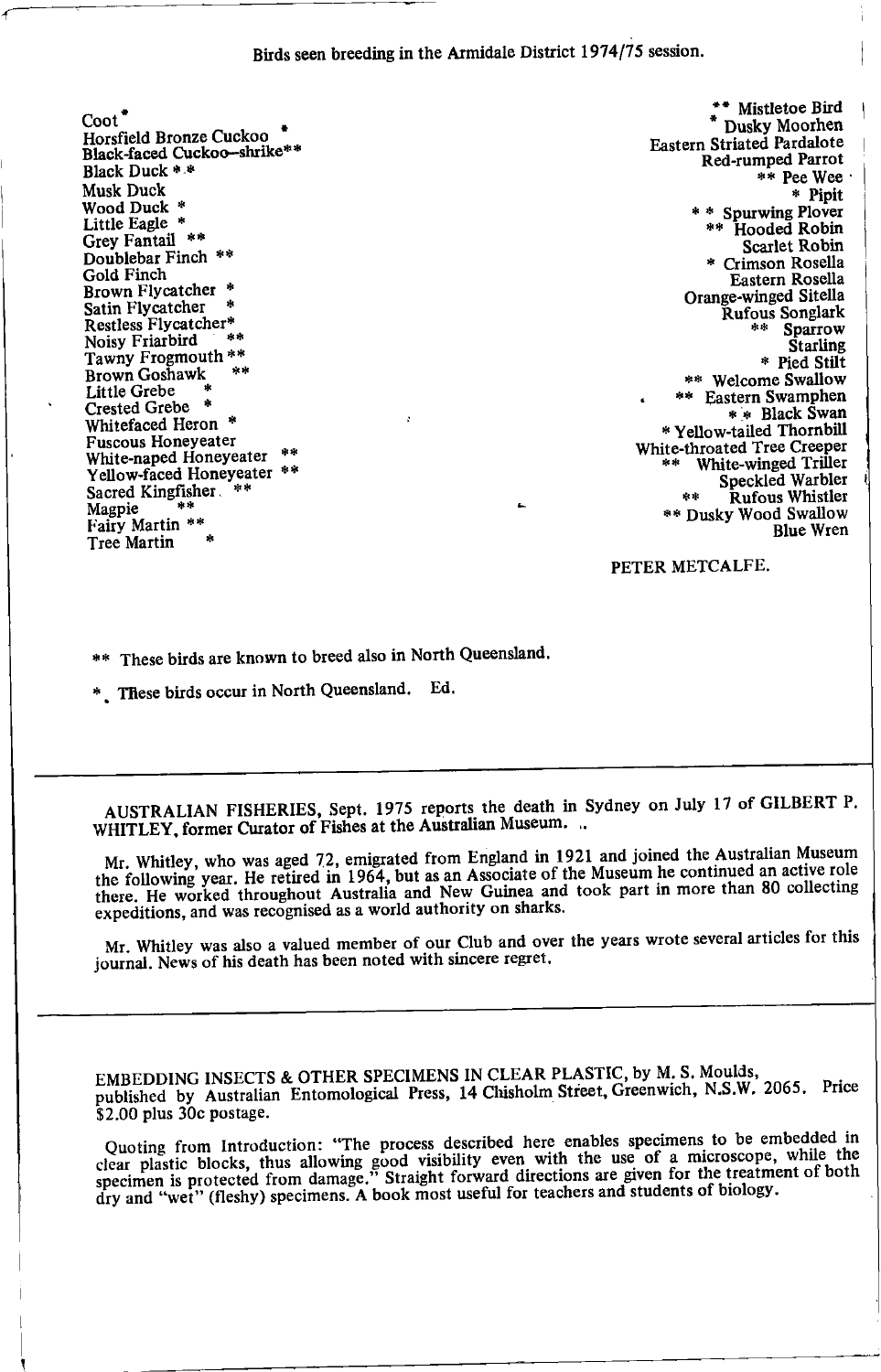## THE ORIGIN OF GENERIC NAMES OF QUEENSLAND RAINFOREST TREES, Part II BY JAMES A. BAINES.

ERRATA: In the forst instalment of this series (N.Q. Nat 166) the genus Acronychia is in the family Rutaceae, not in Cunoniaceae. \*\*\*\*\*\*\*\*\*\*\*\*\*

EDITOR'S NOTE: Letters inserted before certain names -

STCN= Standard Trade Common Name

 $PCN =$  Preferred Common Name (likely to become the standard name).

#### \*\*\*\*\*\*\*\*\*\*\*\*\*

Aleurites Gk aleuron, wheaten flour; referring to the mealy substance with which the plant is covered. There is one native species in n.e. Q., A. moluccana, Candlenut. Tung Oil is obtained from A. fordii, and Japanese Wood-oil from A. cordata Fam. Euphorbiaceae

Alphitonia. Gk alphition, barley meal; in reference to the dry, mealy quality of the fruit pulp or mesocarp of these tall trees. A. petriet is White-leaf, White Ash, Red Ash, or Red Almond, STCN Pink Ash. Fam Rhamnaceae.

Alstonia. Named by Robert Brown after Dr. Charles Alston (1685-1760), professor of botany, Edinburgh University, 1716-1760. A. scholaris, White Cheesewood or so-called "Milky Pine", is not coniferous, but in family Apocynaceae.

Amorphospermum. Gk amorphos, without form; sperma, seed; from the shape of the single seed within the black, globular fruit. A. antilogum F. Muell. (1869) was placed in Lucuma by F. M. Bailey (1900), and in Chrysophyllum b Boxwood.

Anopterus Gk. ana, upward; pteron, wing. There are only two species in this Australian endemic genus, A. macleayanus (s.e. Q. and n.e. N.S.W.) - STCN Anopterus - and A. glandulosus, Tasmanian Laurel. Fam. Escalloniaceae.

Antirhea. Gk. anti, against, opposite, rhea, flow. A.L. de Jussieu published the name given by Commerson, who may have been referring to a streamside habitat, rheos meaning stream (because it flows). Two species, fam. Rubiaceae.

Aphananthe, Gk. aphanes, invisible (from phanos, light); anthos, flower, alluding to the small flowers. (a philippinensis is Q. "Native Elm", better called Axe-handle Wood or - STCN Grey Handlewood. Fam. Ulmaceae (from Ulmus, elm genus).

Apodytes. Gk apo, away from; dytes, burrower: presumably because the roots spread away from the base of the trunk, which is not buttressed; often coppice shoots and many branches arise from base of stem. A. brachystylis - STCN Buff Alder. Family Icacinaceae.

Araucaria. From Arauco, a province of central Chile, where the Monkey Puzzle Tree, A. araucana (syn. A. imbricata), was first discovered and is known as araucanos, as are the Indian tribesmen orig-(syn. A. *the tendent different and as a mown as a acteurate space in the individually inhabiting the region. A. cummighamii, Hoop Pine, and Abduvilli, Bunya Pine or Bunya Bunya, Review are Q. species, commemorating respec* kauri pines.

Archidendron. Gk archi, first in time, primitive; dendron, tree. The prefix archi- can also represent archos, a chief. (first in importance). Mueller named the genus, which is in family Mimosaceae. One of the N.Q. species is known as Salmon Bean

Archontophoenix. Gk. archon, archontos, a chieftain; phoenix, the date palm (P. dactylifera), from phoinix, purple-red; alluding to the majestic appearance of these palms. A. cumninghamiana, Bungalow Palm- PCN Piccabeen Palm- is a Q. species. Palmae.

Argyrodendron. Gk. argyros, silver; dendron, tree; alluding to silvery sheen on underside of leaflets. A. trifoliolatum has many common names including Booyong, Hickory, Stave Wood, Crowsfoot Elm, Silky elm, Brown Oak and-STCH Brown Tulip Oak. Sterculiaceae.

Arytera. Gk. aryter, a ladle or cup; alluding to the concave valves of the fruit. A. lautererana, Corduroy Tamarind, has sapwood with a wrinkled surface resembling corduroy cloth, and fruit with pulp resembling tamarind in flavour, Tamarindus being in family Caesalpiniaceae whereas Arytera is in Sapindaceae.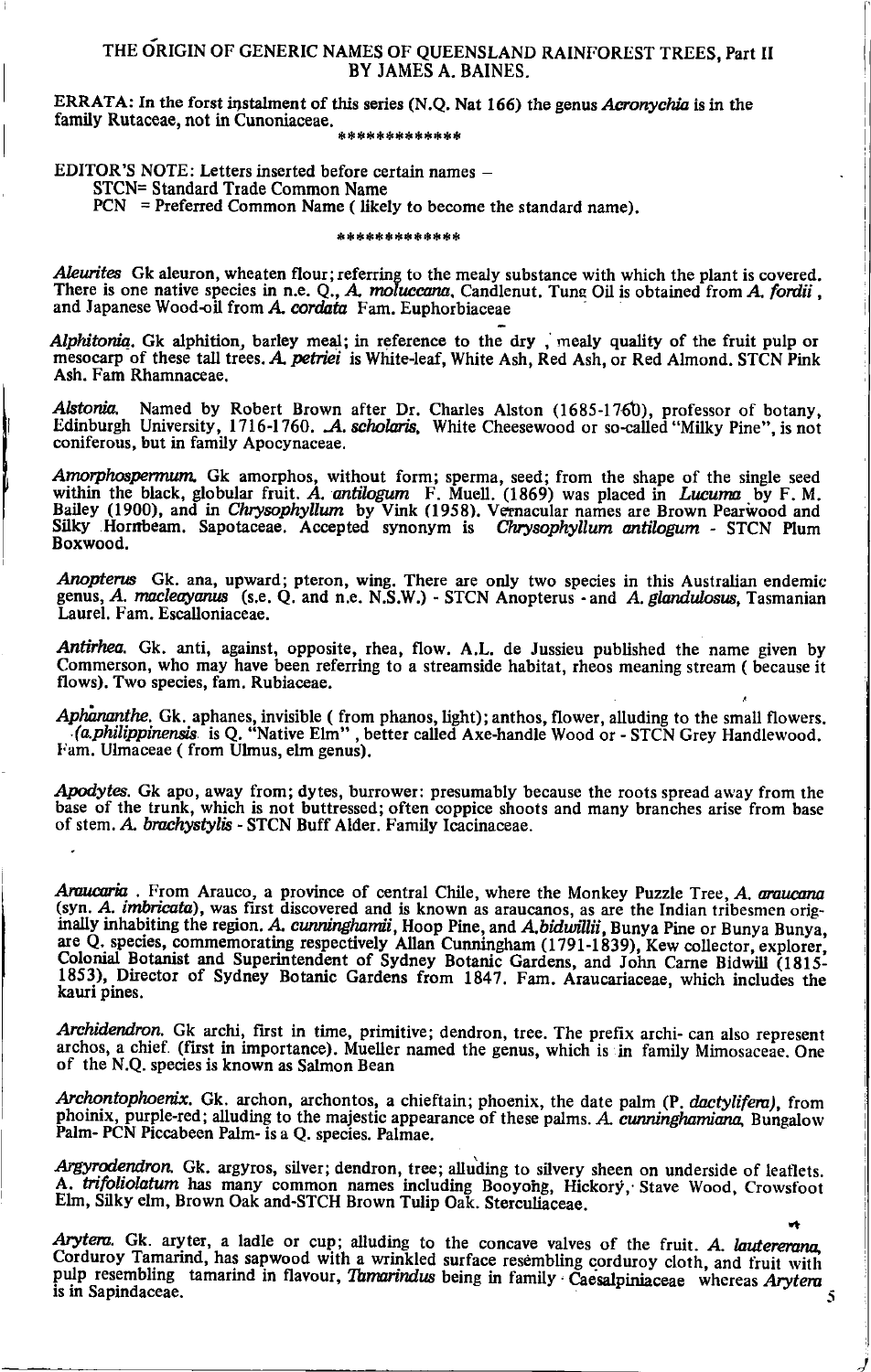Atalaya. Gk. atalos, delicate. A. virens, whitewood, is Q. species. Sapindaceae.

Atherosperma. Gk ather, awn; sperma, seed; referring to the hairyness of the seeds. A. moschatum, Southern Sassafras, is common in rainforests of V. & N.S.W., and only reaches Q. in the Macpherson Range, close to the border where the related Doryphora gassafras-STCN yellow Sassafras-also occurs. Monimiaceae.

Austromuellera: When C.T.White, Q. Government Botanist, wished to name this monotypic<br>proteaceous genus after Baron von Mueller, he could not call it Muellera, which was already a valid genus set up by Linnaeus' son (also Carl) for some Mexican and South American leguminous plants, so he prefixed Austro- to show that the Australian or 'southern' Ferdinand Mueller was honoured, not the earlier German botanist, J.Mueller of Aargau. White did the same thing in naming Austrobaileya after Frederick Manson Bailey, his illustrious predecessor, as Baileya was a valid genus of American composites. Austromuellem trinervia is known as Mueller's Silky Oak.

Austromyrtus Q.'s species were originally described as Myrtus, derived from myrtos, the Greek name for myrtle, but were transferred to a new genus in 1941 by Burret, who prefixed Austro-because it is an Australian genus with close affinity to Myrtus. The best known species is A. acmenoides, Ironwood or PCN Scrub Ironwood. Fam. Myrtaceae.

Backhousia. After James Backhouse (1794-1869), a nurseryman who became a Missionary Friend (Quaker). He made noted journeys for this purpose in Tas., N.S.W & S.A., botanizing as he went.<br>He published 'Esculents of Van Diemen's Land', and there is a 2 volume MS. 'Flora of N.S.W.' at Kew, where director, Hooker, named this genus after him. B. anisata, Ringwood or Aniseed Tree<br>and B. Citricolora, Lemon Ironwood, - STCN Lemon-scented Backhousie - are 2 of at least 5 species in Q.Fam. Myrtaceae.

Baileyoxylen: Named after F.M. Bailey, author of 'The Queensland Flora' and 'Comprehensive Catalogue of Queensland Plants', with the Gk word -xylen, wood, added. C.T. White was the author of this name too. B. lanceolatum is an endemic monotypic species. Fam. Flacourtiaceae.

Balanops: Gk balanos, acorn; opsis, appearance; because the brown, oval or globular fruits reminded Baillon, who named the genus, of acorns. There are 2 Q, species, including B, australiana, Pimply Ash - STCN Pimplebark. Fam. Balanopsidaceae.

Baloghia: Named by Endlicher after Dr. Joseph Balogh. B. lucida - STCN Scrub Bloodwood - or Ivory Birch, is one of two Q. species. Fam. Euphorbiaceae.

## RHODODENDRON LOCHAE F. v. M.

The genus Rhododendron occurs naturally in various regions throughout the world, but the places where it grows best are in the high mountainous areas of northern India, Northern Burma, Tibet and western China; subtropical regions with both high altitude and high rainfall.

A subgroup of the genus, the section Vireya or Malesian rhododendrons, grows mainly in mountainous regions of Malaya, Indonesia, Borneo and Papua-New Guinea, but with a few out-lying species, one of which, Rhododendron lochae, grows in the mountains of North Queensland.

In July, 1855, A. C. Gregory's North Australian exploring expedition in search of Leichhardt had as botanist Baron Ferdinand von Mueller. When von Mueller saw the rugged outline of Mt. Bellenden-Ker he speculated whether rhododendron, vaccinium, and quercus, which are plant forms characteristic of cool Malayan sylvan regions, would be found theron. Subsequently Messrs. Sayers and Davidson, in 1887, first ascended the mountain and found a rhododendron and a plant closely allies to vaccinium.

In the Victorian Naturalist of March 1887, von Mueller described this rhododendron, which he named Rhod. Lochae after Lady Loch, in recognition of her patronage of Victorian horticulture and of rhododendrens in particular.

Sayer's account of the ascent of Mt. Bellenden- Ker appeared in the Victorian Naturalist of July, 1887. He wrote that beyond the ridge by which he had ascended, the top of the range was razorbacked with sides so high and sheer that rocks tumbling over could not be heard to fall. It was here R. lochae was observed. When a Kanaka was asked to get it, he remarked, 'S'pose I fall, I no So Sayers had to get it himself. that bung altogether.' daylight anymore;  $I$  go see

R.lochae was later collected on Mt. Bartle Frere by Kajewski in 1929 at 4700 feet, on Thornton Peak by Dr. L. Brass in 1932 at 3500 to 4500 feet, and on Mt. Finnegan by Dr. Brass in 1948. It has also been found on Mt. Spurgeon where it is very common and grows in association with a vaccinium, mostly as an epiphyte on large Eugenia trees.

6